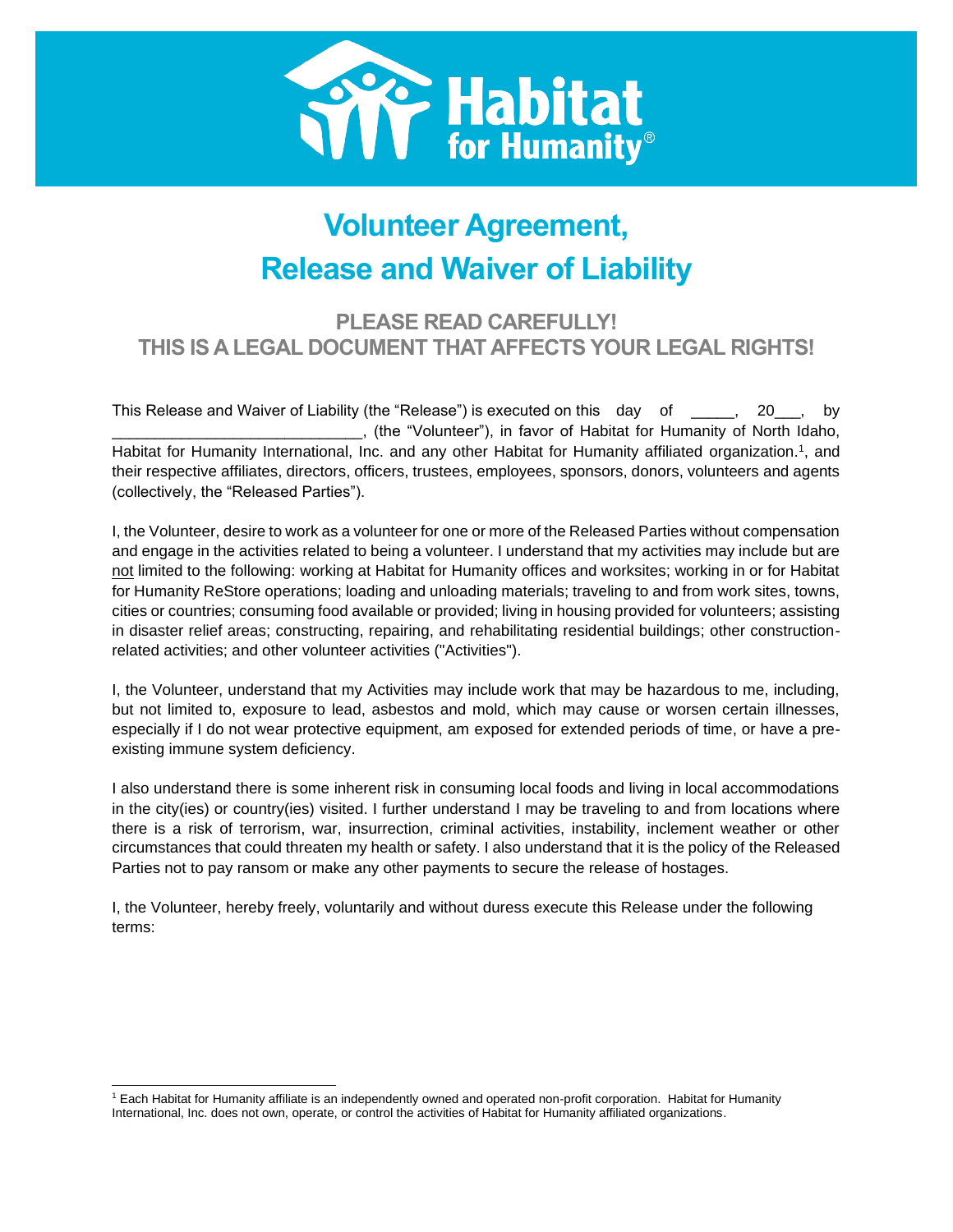**Release and Waiver.** I, the Volunteer, acknowledge and understand that participation in the Activities may involve certain risks, including, but not limited to, personal injury(ies), bodily injury, illness, permanent disability, property damage, loss and/or death ("Risks"). These Risks include, but are not limited to, exposure to and/or infection with COVID-19 and/or other viruses and/or bacterial infection even in ideal conditions, and despite any and all reasonable efforts made to mitigate such Risks. I further acknowledge and agree that, due to the nature of the Activities, social distancing of six feet per person will not always be possible and that my participation in the Activities may result in an elevated risk of contracting COVID-19 and/or other viruses and/or bacterial infection.

I, the Volunteer, further confirm that prior to engaging in the Activities, I may be required to complete a COVID-19 health screening questionnaire provided by one or more of the Released Parties. I agree that I will answer all questions on the questionnaire truthfully. I agree to not participate in any Activities if, at such time and to the best of my knowledge, I am a carrier of COVID-19 or infected with COVID-19. I further agree to follow all safety precautions outlined by any Released Party while volunteering.

In consideration of and in order to be allowed to participate in the Activities, I do hereby release and forever discharge and hold harmless the Released Parties and their successors and assigns from any and all liability, claims, demands, costs and damages of any kind, whether arising from tort, contract or otherwise, which I or my heirs, assigns, next of kin or legal representatives may have or which may hereinafter accrue, arise from, or are in any way related to my Activities with any of the Released Parties, including but not limited to Risks, whether caused wholly or in part by the simple negligence, fault or other misconduct of any of the Released Parties or of other volunteers, other than their intentional or grossly negligent conduct. In addition, the Released Parties shall have the benefit of any future liability protection for businesses as relating to the COVID-19 pandemic passed by any governmental entity to which the Released Parties are subject.

I understand and acknowledge that by signing this Release I knowingly assume the Risks associated with the Activities. I also understand that the Released Parties do not assume any responsibility for or obligation to provide financial assistance or other assistance, including but not limited to medical, health or disability insurance in the event of injury, illness, death or property damage. Regarding any illness or virus, including COVID-19, I, the Volunteer, understand that even if I follow all guidelines for the prevention and handling of any illness or virus, including COVID-19, there is still a risk that Volunteer could contract such virus or illness.

*I* understand and acknowledge that children under the age of 16 are not allowed on Habitat for Humanity *worksites while construction is in progress. While minors between the ages of 16 and 18 may be allowed to participate in some types of build site activities, solely as outlined by the Released Parties, I understand that using power tools, excavation, demolition, working on rooftops and similar activities are not permitted*  for anyone under the age of 18. I agree it is my responsibility to communicate these requirements to any of *my minor children who will attend and/or participate in the Activities.*

**Consent to Transportation and Medical Treatment.** I consent to the use of first aid treatment and the use of generic and over-the-counter medications and treatments as directed by manufacturer labels, whether administered by the Released Parties or first aid personnel. In an emergency, I understand the Released Parties may try to contact the individual listed below as an emergency contact. If an emergency contact cannot be reached promptly, I hereby authorize the Released Parties to act as an agent for me to consent to any examination, testing, x-rays, medical, dental or surgical treatment for me as advised by a physician, dentist or other health care provider. This includes, but is not limited to, my assessment, evaluation, medical care and treatment, anesthesia, hospitalization, or other health care treatment or procedure as advised by a physician, dentist or other health care provider. I also authorize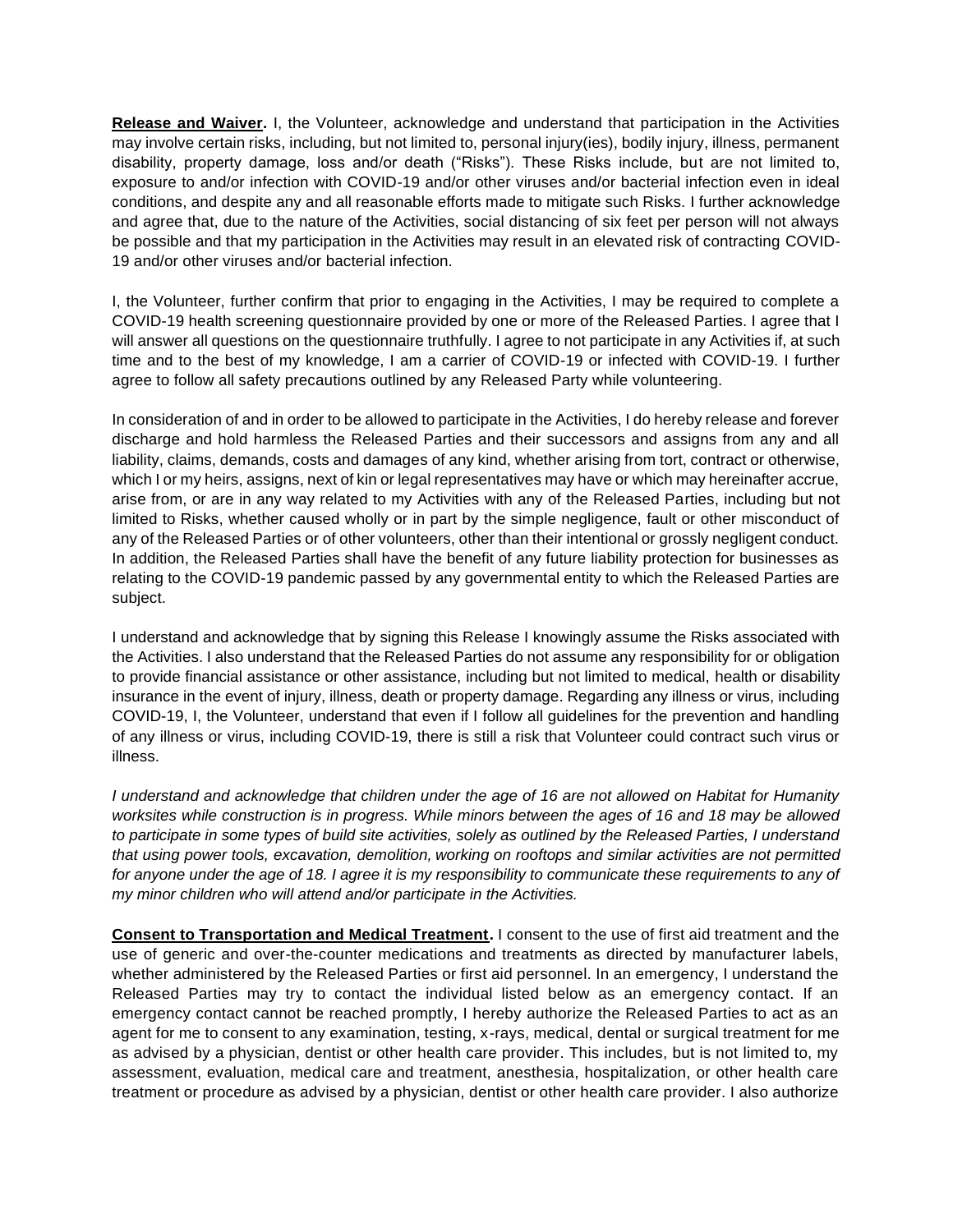the Released Parties to arrange for transportation of me as deemed necessary and appropriate in their discretion. I, the Volunteer, do hereby release, forever discharge and hold harmless the Released Parties from any liability, claim, demand, and action whatsoever brought by me or on my behalf which arises or may hereafter arise on account of any transportation, first aid, assessment, care, treatment, response or service rendered in connection with my Activities with any of the Released Parties.

If the Volunteer is less than 18 years of age, the parent(s) having legal custody and/or the legal guardian(s) of the Volunteer also hereby release, forever discharge and hold harmless the Released Parties from any liability, claim, demand and action whatsoever brought by such volunteer or on his/her behalf which arises or may hereafter arise on account of the decision by any representative or agent of the Released Parties to exercise the power to transport, administer first aid, and consent to assessment, examination, x-rays, medical, dental, surgical or other such health care treatment as set forth in the Parental Authorization for Treatment of, and Travel With, a Minor Child.

**Insurance.** I understand that, except as otherwise agreed to by the Released Parties in writing, the Released Parties are under no obligation to provide, carry or maintain health, medical, travel, disability or other insurance coverage for any Volunteer. Each Volunteer is expected and encouraged to obtain his or her own health, medical, travel, disability or other insurance coverage.

I understand that I am and remain responsible for payment of such hospital, physician, ambulance, dental, medical or other services obtained for me or my child. I agree that the Released Parties do not assume any responsibility for the payment of such fees or expenses which may be incurred. If I have health insurance, I understand my personal health insurance is my primary coverage.

**Confidentiality.** I agree that in the course of my participation in the Activities, I may have access to personal and/or health care information of other persons. I agree to maintain the confidentiality of such information, to use such information only as necessary to do my job as a volunteer, and to comply with Habitat for applicable policies regarding such information.

**Photographic/Recording Release.** I hereby grant and convey unto the Released Parties all right, title and interest in any and all photographs and video/audio/electronic recordings of me, including as to my name, image and voice, made by or on behalf of any of the Released Parties during my Activities with the Released Parties, including, but not limited to, the right to use such materials for any purpose and to any royalties, proceeds or other benefits derived from them. I understand that I will not have any ownership interest in or to such photographs, images and/or recordings, I have not been provided or promised any compensation to me, and I hereby waive any rights, privileges or claims based on any right of publicity, privacy, ownership or any other rights arising, relating to or resulting from the photographs, images and/or recordings. I understand and agree that this paragraph also applies to my minor child(ren) who are volunteering.

**Other.** I expressly agree that this Release is intended to be as broad and inclusive as permitted by state law. I further agree that in the event any clause or provision of this Release is held invalid by any court of competent jurisdiction, the invalidity of such clause or provision shall not otherwise affect the remaining clauses or provisions of this Release, which shall continue to be enforceable. Further, a waiver of a right under this Release by a Released Party does not prevent the exercise of any other right.

I have carefully considered my decision, the benefits and risks involved, and hereby give my informed consent to participate in all volunteer Activities. I have read and understand this Release and Waiver of Liability, I acknowledge that any questions of mine have been answered, and I voluntarily agree to the above provisions. It is my intent to bind my heirs, next of kin, assigns and legal representative.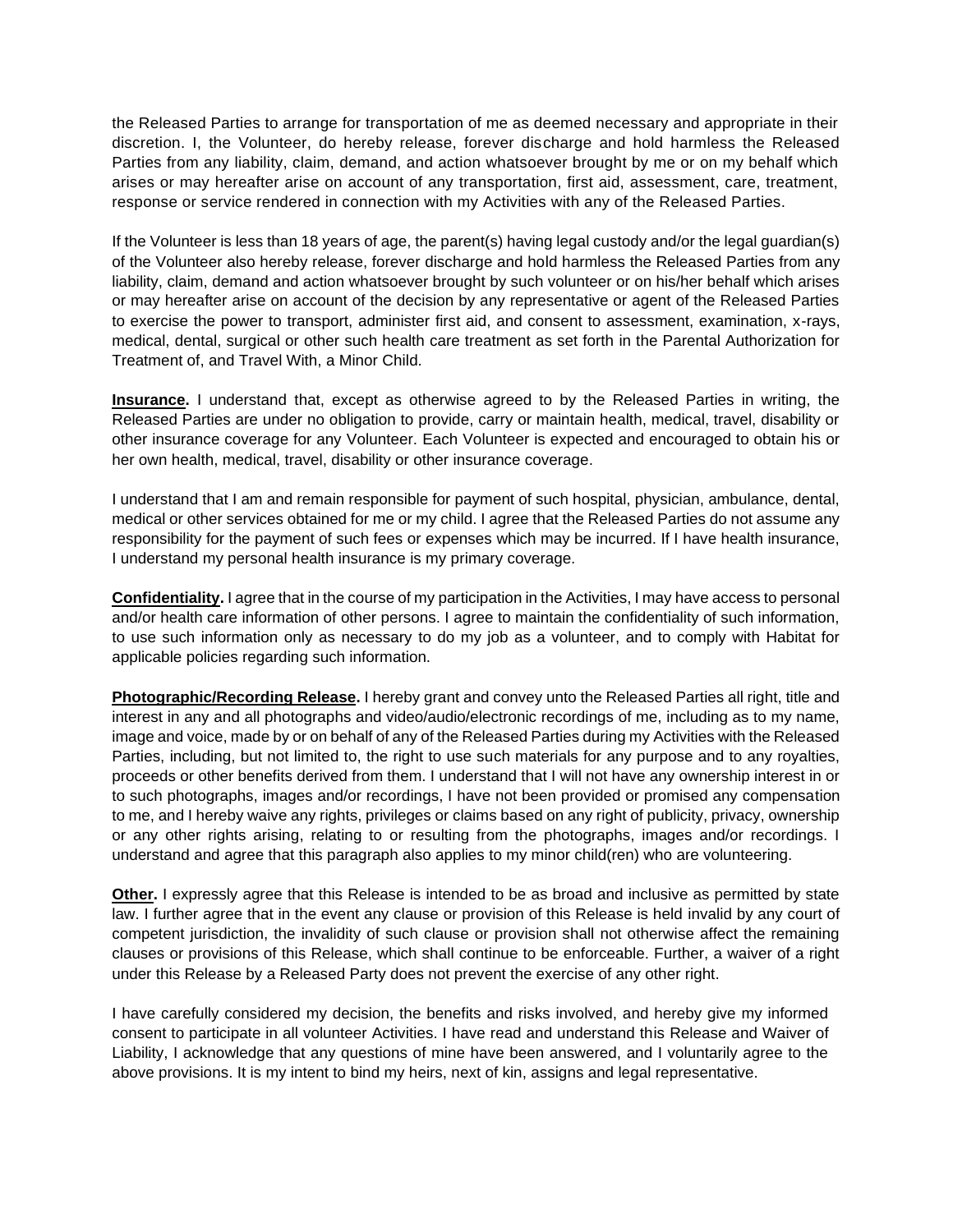## **SIGNATURE OF VOLUNTEER 18 YEARS OR OLDER:**

| Volunteer: Name (please print):____________________________Signature:______________________________ |  |  |  |
|-----------------------------------------------------------------------------------------------------|--|--|--|
|                                                                                                     |  |  |  |
|                                                                                                     |  |  |  |
|                                                                                                     |  |  |  |
|                                                                                                     |  |  |  |
| <b>EMERGENCY CONTACT INFORMATION FOR VOLUNTEER OVER 18 YEARS OF AGE:</b>                            |  |  |  |
|                                                                                                     |  |  |  |
|                                                                                                     |  |  |  |
|                                                                                                     |  |  |  |
|                                                                                                     |  |  |  |
|                                                                                                     |  |  |  |